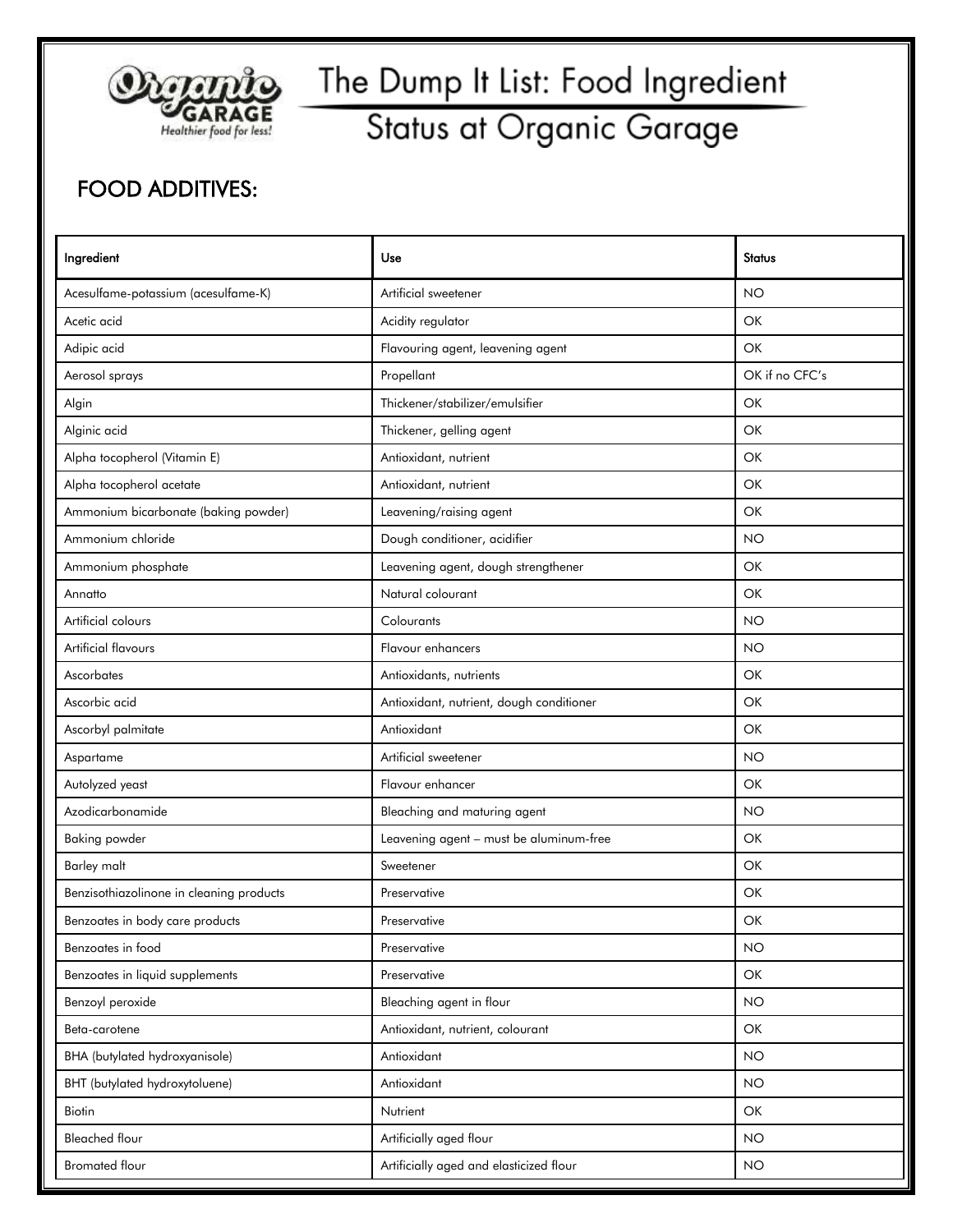

| Bromated vegetable oil (BVO)    | Flavour carrier/emulsifier                                   | <b>NO</b> |
|---------------------------------|--------------------------------------------------------------|-----------|
| BST (bovine somatotropin)       | Growth hormone milk production enhancer                      | <b>NO</b> |
| Butane glycol                   | Humectant, flavour solvent                                   | <b>NO</b> |
| Butylcellosolve                 | Cleaners                                                     | <b>NO</b> |
| Calcium bromate                 | Dough conditioner, maturing/bleaching agent                  | <b>NO</b> |
| Calcium carbonate               | Anti-caking agent, nutrient, whitener                        | OK        |
| Calcium caseinate               | Binder, whipping agent, texturizes, nutrient                 | OK        |
| Calcium, chloride               | Firming agent, particularly in fruits                        | OK        |
| Calcium, citrate                | Preservative, flavouring, firming agent, sequestrant, buffer | OK        |
| Calcium disodium EDTA           | Antioxidant, sequestrant                                     | <b>NO</b> |
| Calcium lactate                 | Nutrient, stabilizer/texturizes                              | OK        |
| Calcium hydroxide               | Binder, fortifier                                            | <b>OK</b> |
| Calcium pantothenate            | Nutrient                                                     | OK        |
| Calcium peroxide                | Dough conditioner, bleaching agent                           | <b>NO</b> |
| Calcium phosphate               | Anti-caking, leavening agent, acidulant, nutrient            | OK        |
| Calcium propionate              | Antimyotic agent                                             | <b>NO</b> |
| Calcium saccharin               | Artificial sweetener                                         | <b>NO</b> |
| Calcium silicate                | Anti-caking agent                                            | OK        |
| Calcium sorbate                 | Preservative                                                 | <b>NO</b> |
| Calcium stearoyl-2-lactylate    | Dough conditioner, emulsifier                                | <b>NO</b> |
| Calcium sulfate                 | Firming agent, dough conditioner, nutrient                   | OK        |
| Canola oil                      | Oil derived from the seed of the canola (rape) plant         | OK        |
| Canthaxanthine                  | Colourant                                                    | OK        |
| Caprenin                        | Fat substitute                                               | <b>NO</b> |
| Caramel colour                  | Colourant (natural)                                          | OK        |
| Carboxymethyl cellulose         | Binder/Stabilizer                                            | OK        |
| Carmine (cochineal)             | Colourant                                                    | OK        |
| Carob bean gum                  | Thickener, stabilizer, texturizer                            | OK        |
| Carotene                        | Colourant (natural) nutrient                                 | OK        |
| Carrageenan                     | Stabilizer, thickener                                        | OK        |
| Casein (milk protein)           | Nutrient, emulsifier                                         | OK        |
| Caustic soda (sodium hydroxide) | Glazing agent for pretzels                                   | OK        |
| Cellulose                       | Stabilizer, thickener, fiber source                          | OK        |
| Certified colours               | Colourant (artificial)                                       | <b>NO</b> |
| Chlorinated phenols             | Cleaners                                                     | <b>NO</b> |
| Chlorine in household products  | Disinfectant, bleaching agent                                | OK        |
| Citric acid                     | Acidulant, antioxidant                                       | OK        |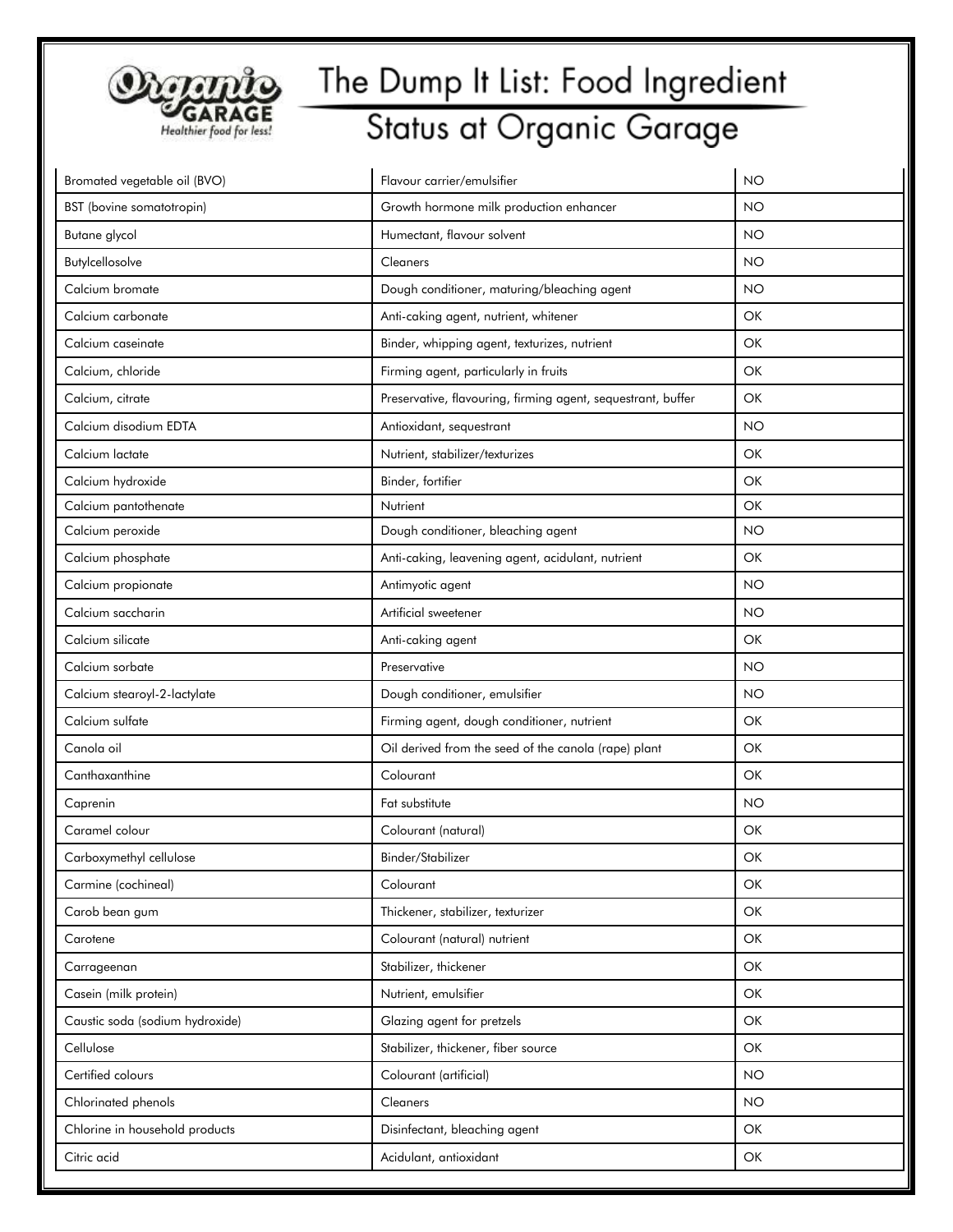

| Clustered water                       | Water with a hexagonal molecular shape       | OK        |
|---------------------------------------|----------------------------------------------|-----------|
| Cocamide DEA                          | Surfactant, thickener                        | OK        |
| Cochineal                             | Colourant                                    | OK        |
| Cocoa processed with alkali           | Flavouring                                   | OK        |
| Coconut oil                           | Emulsifier, fat                              | OK        |
| Collagen                              | Nutrient (protein)                           | OK        |
| Corn starch                           | Thickener                                    | OK        |
| Corn syrup                            | Sweetener, thickener                         | OK        |
| Cottonseed oil                        | Pressed oil                                  | <b>NO</b> |
| Cream of tartar                       | Leavening agent, acidulant                   | OK        |
| Cyclamates                            | Sweetener (artificial)                       | <b>NO</b> |
| Dextrose                              | Sweetener, colourant                         | OK        |
| Dicalcium phosphate                   | Nutrient, texturizer, dough conditioner      | OK        |
| Dimethlpolysiloxane                   | Antifoaming agent                            | <b>NO</b> |
| Dioctyl sodium sulfosuccinate         | Emulsifier, stabilizer                       | <b>NO</b> |
| Dipotassium phosphate                 | Emulsifier, buffer                           | OK        |
| Disodium calcium EDTA                 | Antioxidant, sequestrant                     | <b>NO</b> |
| Disodium dihydrogen EDTA              | Preservative, sequestrant                    | <b>NO</b> |
| Disodium dihydrogen pyrophosphate     | Sequestrant, leavening agent                 | OK        |
| Disodium guanylate                    | Flavour enhancer                             | <b>NO</b> |
| Disodium inosinate                    | Flavour enhancer                             | <b>NO</b> |
| Disodium phosphate                    | Protein stabilizer, buffer, emulsifier       | OK        |
| Dutch cocoa                           | Flavouring                                   | OK        |
| <b>EDTA</b>                           | Antioxidant, sequestrant                     | <b>NO</b> |
| Egg albumin                           | Nutrient, whipping agent                     | OK        |
| Equal                                 | Artificial sweetener                         | <b>NO</b> |
| Erythorbic acid                       | Antioxidant                                  | OK        |
| Erythritol                            | Sweetener                                    | OK        |
| Ethylvanillin                         | Flavouring agent (artificial)                | <b>NO</b> |
| Ethylene oxide                        | Preservative, fumigant                       | <b>NO</b> |
| Ethylenediamine tetraacetic acid EDTA | Preservative, stabilizer, sequestering agent | <b>NO</b> |
| Ethyocyquin                           | Preservative, pesticide                      | <b>NO</b> |
| FD & colours                          | Colourant (artificial)                       | <b>NO</b> |
| Ferrous gluconate                     | Nutrient, colourant                          | OK        |
| Fois gras                             | Duck liver pate                              | <b>NO</b> |
| Fructose                              | Sweetener                                    | OK        |
| Fruit juice concentrates              | Sweetener                                    | OK        |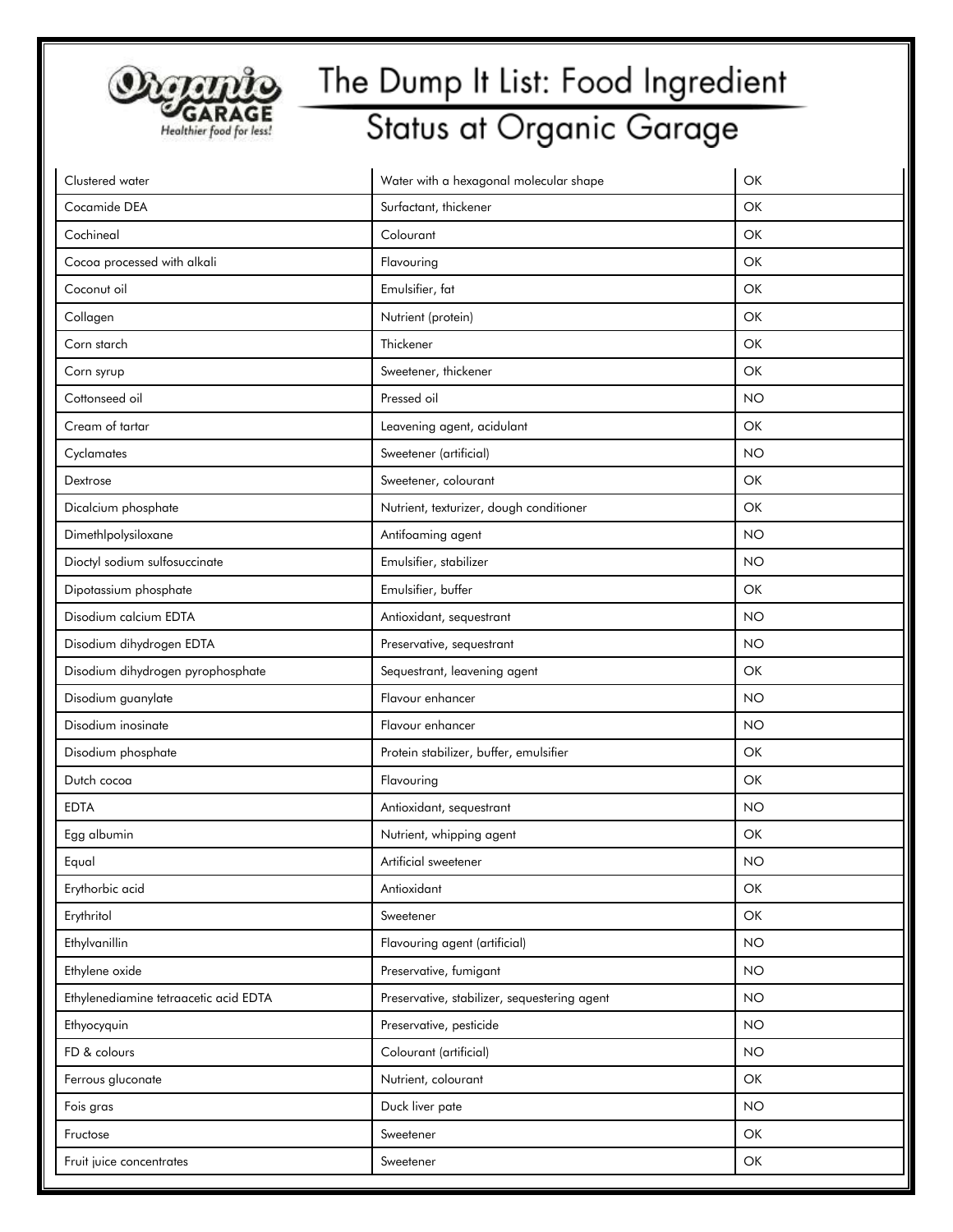

| Fumaric acid                    | Acidulant                                          | OK        |
|---------------------------------|----------------------------------------------------|-----------|
| Gelatin                         | Gelling agent                                      | OK        |
| Glucone delta-lactone           | Acidulant, leavener                                | OK        |
| Glycerin                        | Humecant, flavour & colour solvent                 | OK        |
| Glycerol Ester of Wood Rosin    | Binder                                             | OK        |
| GMP (disodium guanylate)        | Flavour enhancer                                   | <b>NO</b> |
| Guar gum                        | Thickener, filler, fiber                           | OK        |
| gum acacia                      | Stabilizer                                         | OK        |
| Gum Arabic                      | Emulsifier, stabilizer                             | OK        |
| Gum karaya                      | Emulsifier, texturizer                             | OK        |
| Gum tragacanth                  | Stabilizer, thickener                              | OK        |
| Hepta-esters of sucrose         | Emulsifier                                         | <b>NO</b> |
| Hexa-esters of sucrose          | Emulsifier                                         | <b>NO</b> |
| High fructose corn syrup        | Sweetener, thickener                               | <b>NO</b> |
| Honey                           | Sweetener                                          | OK        |
| Hydrogen peroxide               | Bleaching agent                                    | OK        |
| Hydrogenated oil (fat)          | Treated oil to prolong shelf life, provide texture | <b>NO</b> |
| Hydrogenated starch hydrolysate | Sweetener, bulking agent                           | <b>NO</b> |
| Hydrolyzed plant protein        | Flavour enhancer                                   | OK        |
| Hydrolyzed vegetable protein    | Flavour enhancer                                   | OK        |
| IMP (disodium inosinate)        | Flavour enhancer                                   | <b>NO</b> |
| Inulin                          | Prebiotic                                          | OK        |
| Invert sugar                    | Sweetener                                          | OK        |
| Irradiated foods                | Sterilized by high energy radiation                | <b>NO</b> |
| Isomalt                         | Sweetener                                          | OK        |
| Isolated soy protein            | Nutrient, filler, binder                           | OK        |
| Lactic acid                     | Acidulant, antioxidant                             | OK        |
| Lactitol                        | Sweetener, bulking agent                           | OK        |
| Lactose (milk sugar)            | Humecant, crystalline control agent sweetener      | OK        |
| Lead soldered cans              | Packaging (imported foods most likely)             | <b>NO</b> |
| Lecithin                        | Emulsifier                                         | OK        |
| Levulose                        | Sweetener (also known as fructose)                 | OK        |
| Liquor (alcoholic beverages)    | i.e. vermouth, whisky, gin, rum                    | <b>NO</b> |
| Locust bean gum                 | Thickener, stabilizer                              | OK        |
| Lo han                          | Sweetener                                          | OK        |
| Magnesium carbonate             | Anticaking agent, alkalai                          | OK        |
| Magnesium chloride              | Firming agent, colour retention agent              | OK        |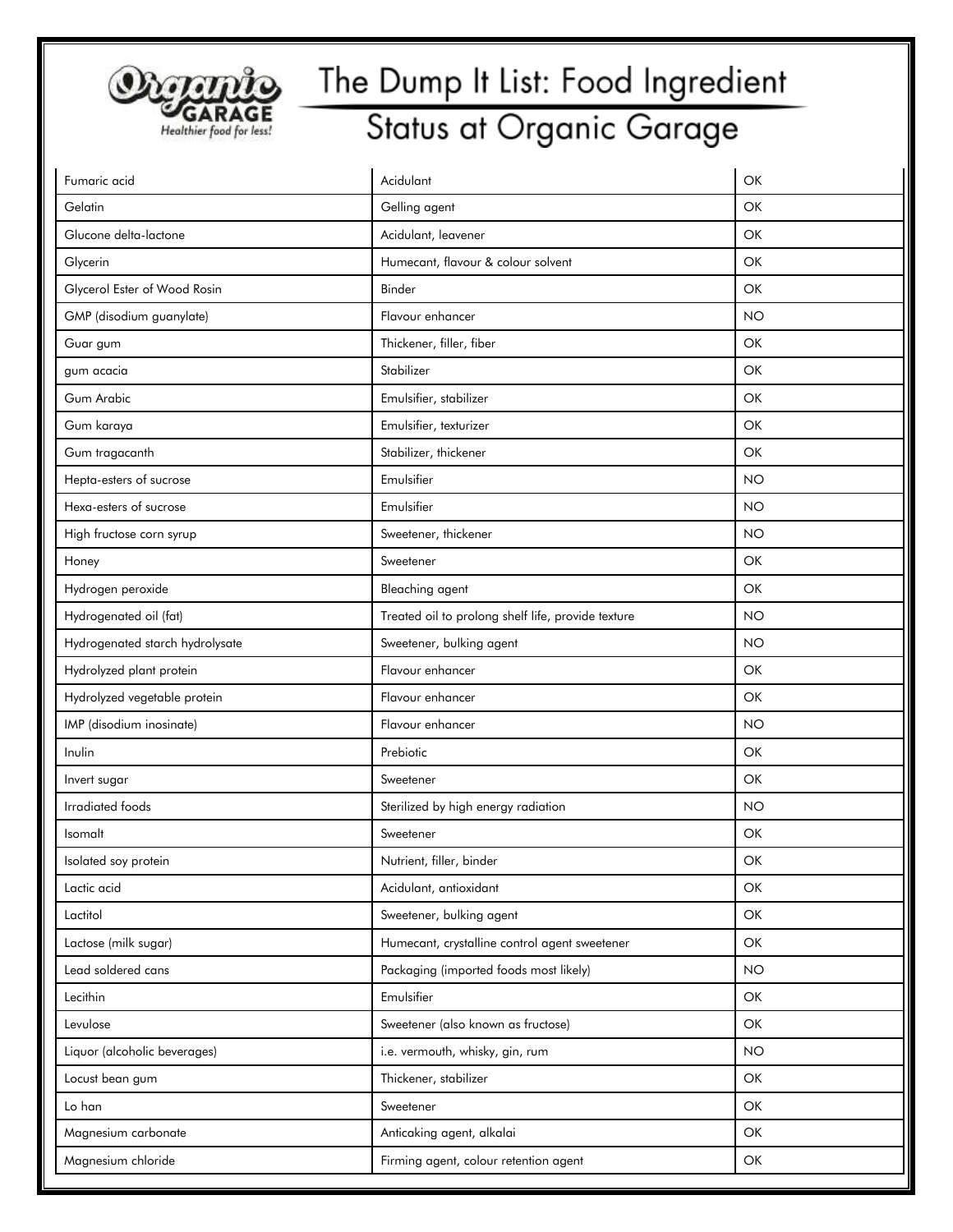

| Magnesium stearate                                       | Lubricant, binder                                 | OK                                                                |
|----------------------------------------------------------|---------------------------------------------------|-------------------------------------------------------------------|
| Magnesium sulfate                                        | Nutrient                                          | OK                                                                |
| Malic acid                                               | Acidulant                                         | OK                                                                |
| Malt extract                                             | Flavorant                                         | OK                                                                |
| Maltitol                                                 | Sweetener                                         | OK                                                                |
| Malto-dextrin                                            | Texturizer, flavour, dispersant                   | OK                                                                |
| Maltose                                                  | Sweetener                                         | OK                                                                |
| Mannitol                                                 | Sweetener, humecant, bulking agent                | <b>NO</b>                                                         |
| Maple syrup                                              | Sweetener                                         | OK                                                                |
| Margarine                                                | Butter substitute                                 | $OK -$ only if no artificial<br>ingredients & if not hydrogenated |
| Methylcellulose                                          | Fiber alternative                                 | OK                                                                |
| Methyl silicone                                          | Antifoaming agent/antisplattering agent           | <b>NO</b>                                                         |
| Methylene chloride                                       | Used in coffee decaffination and spice extraction | <b>NO</b>                                                         |
| Methylisothiazolinone                                    | Preservative                                      | OK - Household Cleaners                                           |
| Methylisothiazolinone                                    | Preservative                                      | NO - Food                                                         |
| Methylparaben                                            | Preservative                                      | <b>NO</b>                                                         |
| Microcrystalline cellulose-supplements                   | Filler, binder, stabilizer, anticaking agent      | OK                                                                |
| Microparticularized whey protein                         | Fat stabilizer                                    | <b>NO</b>                                                         |
| Modified food starch                                     | Thickener, binder, stabilizer                     | OK                                                                |
| Mono-and diglycerides                                    | Emulsifier                                        | OK                                                                |
| Mono-and diglycerides, aceytylated esters                | Emulsifier                                        | <b>NO</b>                                                         |
| Mono and diglycerides, Diacetyl tartaric and fatty acids | Emulsifier                                        | <b>NO</b>                                                         |
| Mono and diglycerides, lactylated esters                 | Emulsifier                                        | <b>NO</b>                                                         |
| Monocalcium phosphate                                    | Leavening Agent                                   | OK                                                                |
| Monosodium glutamate (MSG)                               | Flavour emulsifier                                | <b>NO</b>                                                         |
| Natamycin-cheese rinds                                   | Mold inhibitor                                    | OK                                                                |
| Natamycin-cheese slices, crumbles, shreds                | Mold inhibitor                                    | <b>NO</b>                                                         |
| Nisin                                                    | Antimicrobial agent                               | OK                                                                |
| Nitrates/nitrites                                        | Antioxidant, flavour, colour retention agent      | <b>NO</b>                                                         |
| Nonyl phenol ethoxylate                                  | Cleaners                                          | <b>NO</b>                                                         |
| Nutrasweet                                               | Artificial sweetener                              | <b>NO</b>                                                         |
| Oil, solvent extracted                                   | Chemical extraction of oil from base material     | <b>NO</b>                                                         |
| Oleoresin paprika                                        | Seasoning, colourant                              | OK                                                                |
| Olestra                                                  | Fat substitute                                    | <b>NO</b>                                                         |
| Oxystearin                                               | Antioxidant, sequestrant                          | <b>NO</b>                                                         |
| Palm kernel oil                                          | Emulsifier, fat                                   | OK                                                                |
| Palm oil                                                 | Emulsifier, fat                                   | OK                                                                |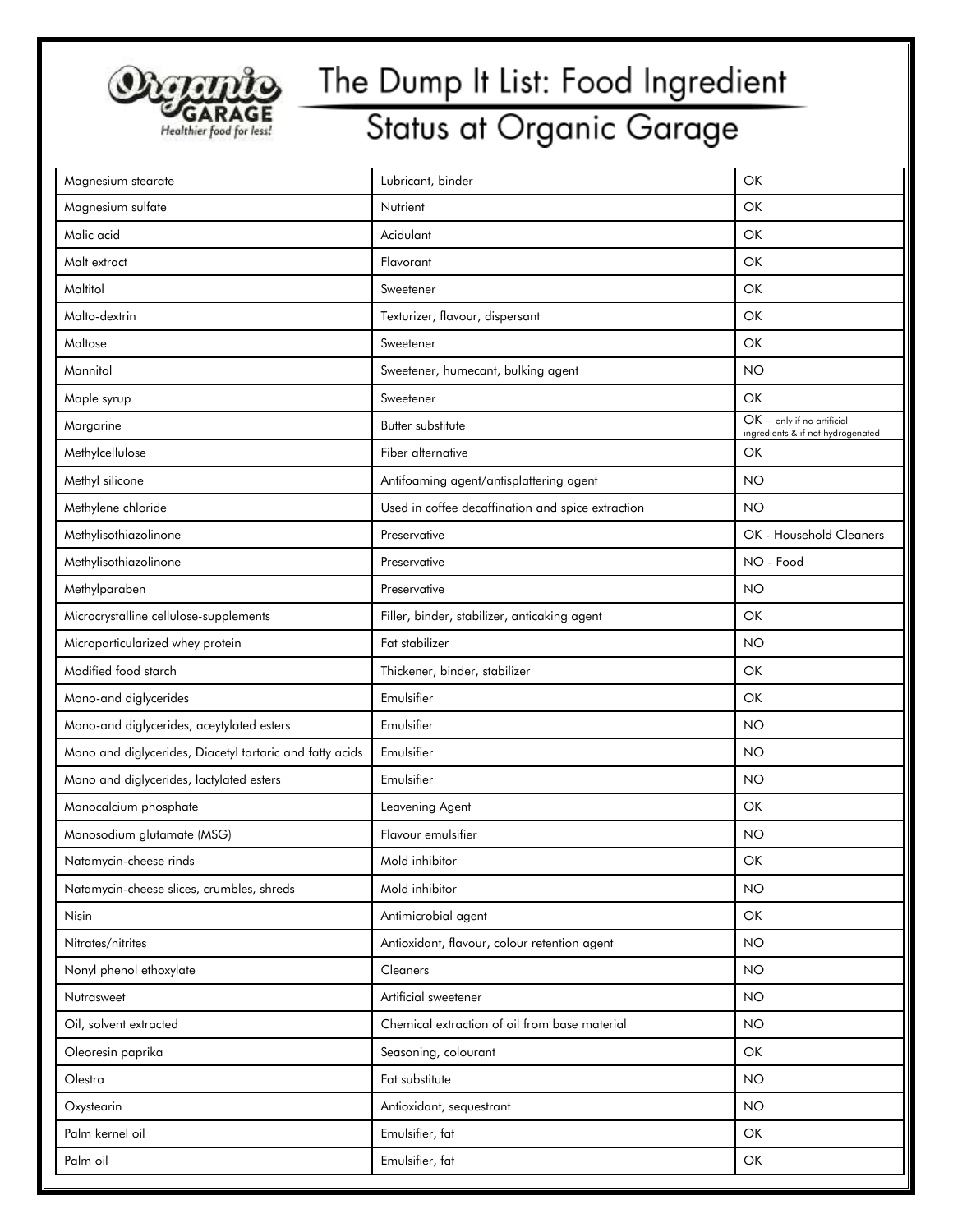

| Papain                              | Tenderizer                                              | OK                            |
|-------------------------------------|---------------------------------------------------------|-------------------------------|
| Partially hydrogenated oil          | Treated oil to prolong shelf life, provide texture body | <b>NO</b>                     |
| Pectin                              | Gelling agent, stabilizer, thickener                    | <b>OK</b>                     |
| Phenoxyethanol in cleaning products | Preservative                                            | OK                            |
| Phosphoric acid                     | Acidulant, flavouring agent, sequestrant                | OK                            |
| Polydextrose                        | Synthesized from dextrose (glucose)                     | <b>NO</b>                     |
| Polysorbate 60                      | Emulsifiers                                             | NO                            |
| Polysorbate 65                      | Emulsifiers                                             | <b>NO</b>                     |
| Polysorbate 80                      | Emulsifiers                                             | <b>NO</b>                     |
| Potassium and tartrate              | Leavener, acidulant (aka cream of tartar)               | OK                            |
| Potassium benzoate                  | Antimycotic agent                                       | <b>NO</b>                     |
| Potassium benzoate in supplements   | Antimycotic agent                                       | OK                            |
| Potassium bicarbonate               | Leavening agent, alkali                                 | OK                            |
| Potassium bisulfite                 | Preservative, antioxidant, colour retention agent       | <b>NO</b>                     |
| Potassium bromate                   | Dough conditioner, flour maturing agent                 | <b>NO</b>                     |
| Potassium chloride                  | Nutrient, salt substitute                               | OK                            |
| Potassium citrate                   | Nutrient, buffer, pH control agent, sequestrant         | OK                            |
| Potassium gluconate                 | Nutrient, seuestrant                                    | OK                            |
| Potassium iodide                    | Nutrient                                                | OK                            |
| Potassium metabisulfite             | Preservative, antioxidant colour retention agent        | <b>NO</b>                     |
| Potassium sorbate                   | Preservative, antimycotic agent                         | OK in wines only              |
| Potassium sorbate in body care      | Preservative, antimycotic agent                         | OK                            |
| Potassium sorbate in food           | Preservative, antimycotic agent                         | <b>NO</b>                     |
| Potassium sorbate in supplements    | Preservative, antimycotic agent                         | OK                            |
| Propionates                         | Antimycotic agent                                       | NO                            |
| Propyl gallate                      | Antioxidant                                             | <b>NO</b>                     |
| Propylene glycol                    | Flavour solvent                                         | <b>NO</b>                     |
| Propylene glycol                    | Humecant                                                | OK if in transition           |
| Propylene glycol alginate           | Thickening agent, emulsifier                            | OK                            |
| Propylparaben                       | Preservative                                            | <b>NO</b>                     |
| Pyrophosphate                       | Acidulant, sequenstrant                                 | OK                            |
| Pyrophosphoric acid                 | Acidulant, sequestrant                                  | OK                            |
| Quinine (natural source)            | Flavouring agent                                        | <b>OK</b>                     |
| Rapeseed Oil                        | Oil derived from the seed of the rape plant             | OK depending upon use/ origin |
| rBGH                                | Genetically modified growth hormones                    | NO - meats & milk             |
| Ribbon cane syrup                   | Sweetener                                               | OK                            |
| Rice syrup                          | Sweetener                                               | OK                            |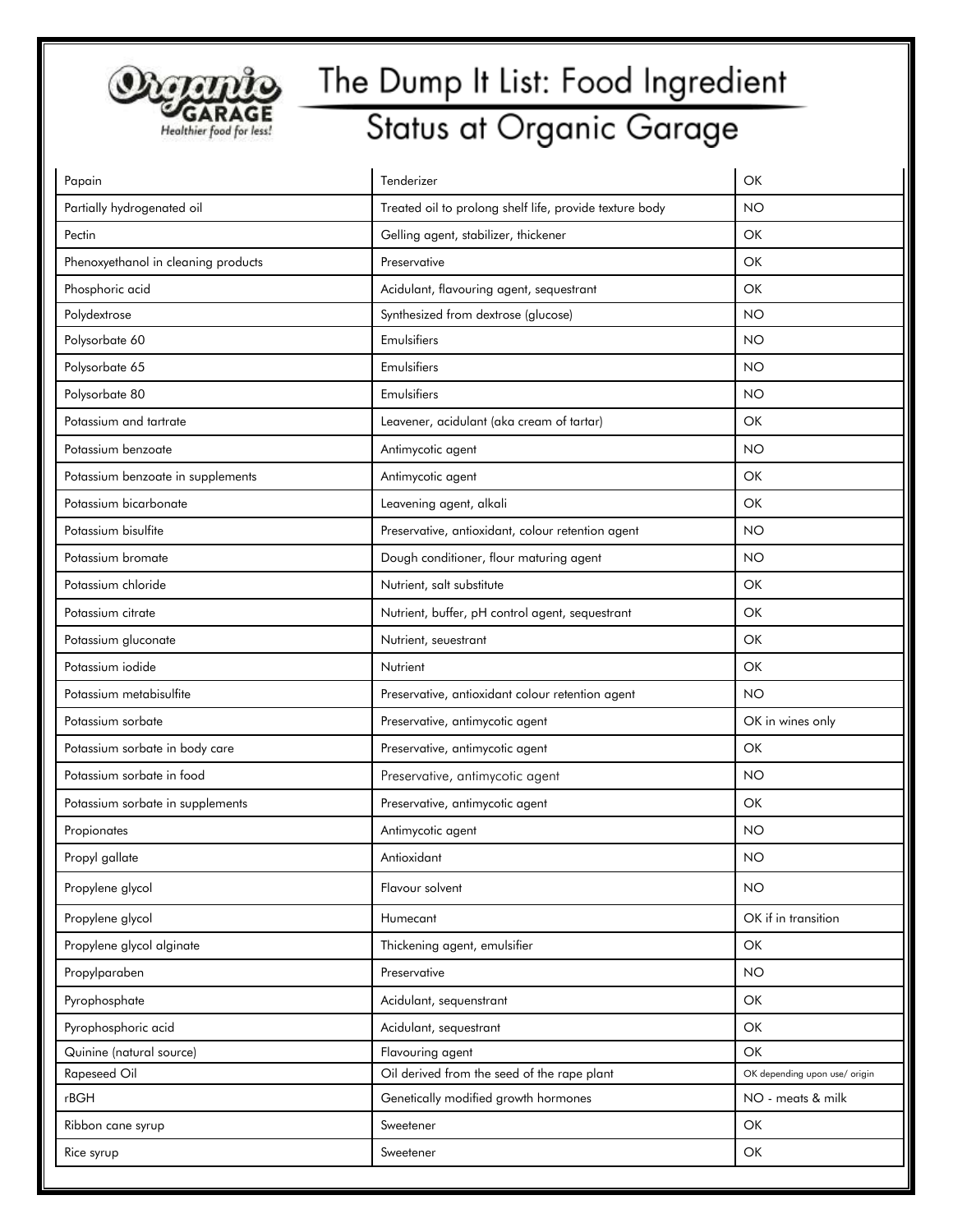

| Saccharin                       | Artificial sweetener                                   | <b>NO</b>                       |
|---------------------------------|--------------------------------------------------------|---------------------------------|
| Shellac, purified               | Filler, moisture retardant, flavouring agent           | OK                              |
| Silicon dioxide                 | Flow agent, anti-caking agent                          | OK                              |
| Simplesse                       | Fat substitute                                         | <b>NO</b>                       |
| Smoke flavouring (natural)      | Flavour                                                | OK                              |
| Sodium acetate                  | pH control agent, flavouring agent                     | OK                              |
| Sodium acid pyrophosphate       | Leavening agent, buffer                                | OK                              |
| Sodium alginate                 | Thickener, gelling agent                               | OK                              |
| Sodium aluminumphosphate        | Leavening agent                                        | <b>NO</b>                       |
| Sodium aluminum phosphate       | Leavening agent                                        | NO                              |
| Sodium aluminum sulfate         | Leavening agent                                        | <b>NO</b>                       |
| Sodium ascorbate                | Antioxidant                                            | OK                              |
| Sodium benzoate                 | Preservative, antimycotic agent                        | <b>NO</b>                       |
| Sodium benzoate in body care    | Preservative, antimycotic agent                        | OK                              |
| Sodium benzoate in supplements  | Preservative, antimycotic agent                        | OK                              |
| Sodium bicarbonate              | Leavening agent, buffer (aka baking soda)              | <b>OK</b>                       |
| Sodium bisulfite                | Preservative, antioxidant, colour retention agent      | <b>NO</b>                       |
| Sodium caseinate (milk protein) | Nutrient, emulsifier, whipping agent                   | OK                              |
| Sodium citrate                  | Buffer, sequestrant, emulsifier                        | OK                              |
| Sodium diacelate                | Preservative, sequestrant                              | <b>NO</b>                       |
| Sodium erythorbate              | Antioxidant                                            | OK in Organic deli meat<br>only |
| Sodium ferrocyanide             | Anti-caking agent, nutrient                            | <b>OK</b>                       |
| Sodium glutamate                | Flavour emulsifier                                     | <b>NO</b>                       |
| Sodium hexametaphosphate        | Sequestrant, emulsifier, texturizer                    | <b>NO</b>                       |
| Sodium hydroxide (caustic soda) | Alkalai, glazing agent                                 | OK                              |
| Sodium lauryl sulfate           | Sudsing agent body care                                | OK                              |
| Sodium metabisulfite            | Preservative, antioxidant, colour retention agent      | <b>NO</b>                       |
| Sodium nitrate                  | Artificial Antioxidant flavour, colour retention agent | OK in Organic deli meat<br>only |
| Sodium nitrite                  | Antioxidant flavour, colour retention agent            | OK in some deli meat only       |
| Sodium orthophosphate           | Protein stabilizer, buffer, emulsifier, antimicrobials | OK                              |
| Sodium phosphate                | Protein stabilizer, buffer, emulsifier, leavening      | OK                              |
| Sodium propionate               | Preservative                                           | NO - Food                       |
| Sodium propionate               | Preservative, antimycotic agent                        | OK - Household Cleaners         |
| Sodium pyrophosphate            | Leavening agent, sequestrant                           | OK                              |
| Sodium silica aluminate         | Anti-caking agent                                      | NO                              |
| Sodium stearoyl-2-lactylate     | Dough conditioner, emulsifier, whipping agent          | <b>NO</b>                       |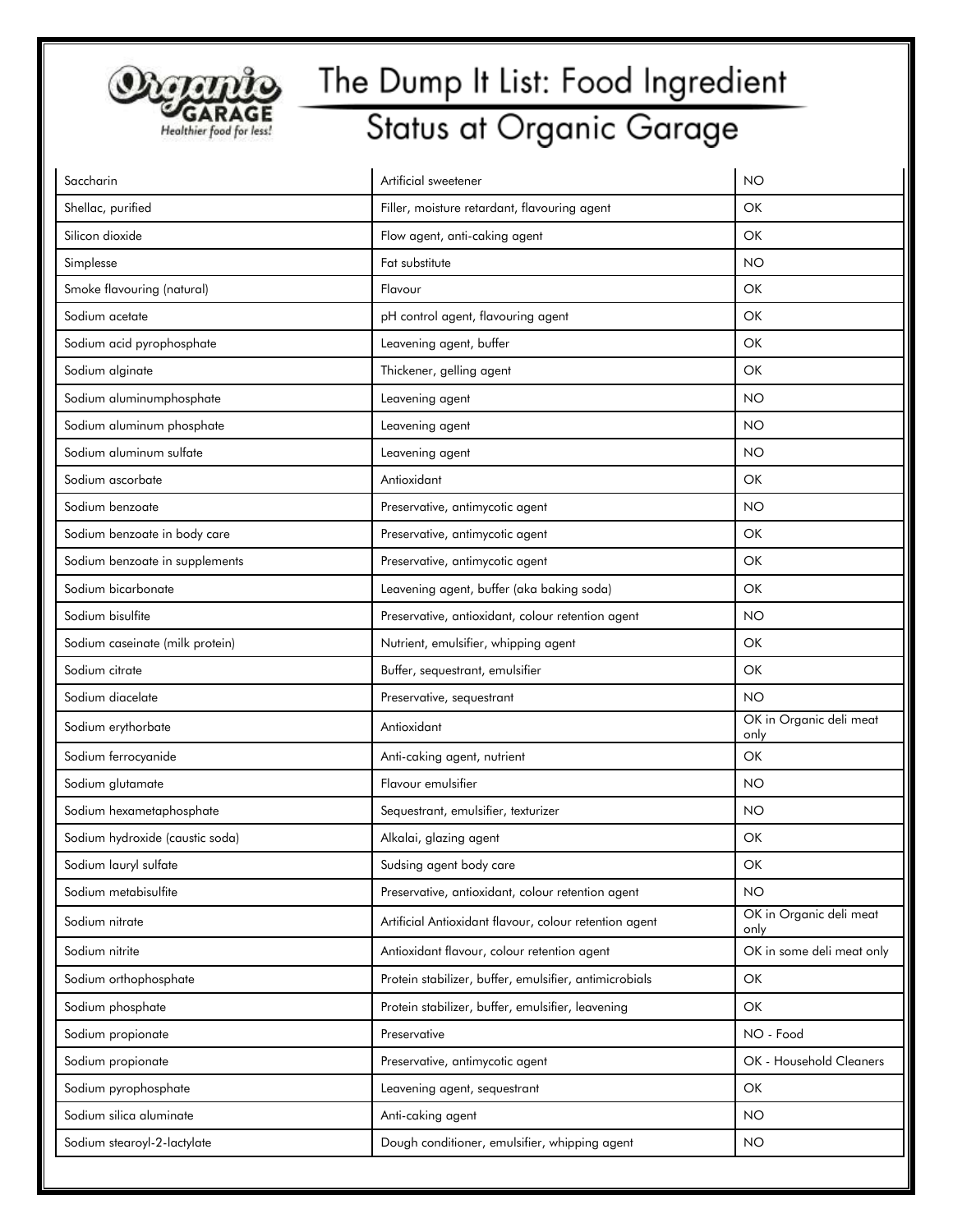

| Sodium sulfite                    | Antioxidant, preservative                         | <b>NO</b>                                          |
|-----------------------------------|---------------------------------------------------|----------------------------------------------------|
| Sodium thiosulfate                | Antioxidant                                       | <b>NO</b>                                          |
| Sodium tripolyphosphate           | Texturizer, sequestrant                           | OK                                                 |
| Solvent extracted oils            | Oils extracted with chemical solvents             | <b>NO</b>                                          |
| Sorbic acid                       | Preservative, antimycotic agent                   | <b>NO</b>                                          |
| Sorbic acid in body care products | Preservative, antimycotic agent                   | OK                                                 |
| Sorbitol                          | Sweetener, moisture retainer                      | OK                                                 |
| Sorbitan monostearate             | Emulsifier, thickener                             | OK                                                 |
| Sorghum                           | Sweetener                                         | OK                                                 |
| Soy protein isolates              | Nutrient, filler, binder                          | OK                                                 |
| Stannous chloride                 | Colour-retention agent, antioxidant               | <b>NO</b>                                          |
| Sucanat                           | Sweetener                                         | OK                                                 |
| Succinic acid                     | Flavour enhancer, neutralizing agent              | <b>NO</b>                                          |
| Sucralose                         | Artificial sweetener                              | <b>NO</b>                                          |
| Sucroglycerides                   | Emulsifiers, texturizer, thickener                | <b>NO</b>                                          |
| Sucrose polyester                 | Fat substitute                                    | <b>NO</b>                                          |
| Sugar, white & brown              | Sweetener                                         | OK                                                 |
| Sulfites (sulfur dioxide)         | Preservative, antioxidant, colour retention agent | OK in wines or vinegars<br>when naturally occuring |
| Sweet-n-low                       | Artificial sweetener                              | <b>NO</b>                                          |
| Talc                              | Anti-caking agent, glazing agent                  | <b>NO</b>                                          |
| Tartaric acid                     | Acidulant                                         | OK                                                 |
| TBHQ (tertiary bulyhydroquinone)  | Antioxidant                                       | <b>NO</b>                                          |
| Tetrasodium EDTA                  | Preservative, sequestrant                         | <b>NO</b>                                          |
| Tetrasodium pyrophosphate         | Leavening agent, sequestrant                      | OK                                                 |
| Texturized vegetable protein TVP  | Soy protein meat substitute                       | OK                                                 |
| Thiamin mononitrate               | Nutrient (Vitamin B1)                             | OK                                                 |
| Titanium dioxide                  | Colourant                                         | OK                                                 |
| Tocophrols                        | Antioxidant, nutrient (Vitamin E)                 | OK                                                 |
| Tricalcium phosphate              | Anti-caking agent, buffer, nutrient               | OK                                                 |
| Triclosan                         | Bacteriacide                                      | OK                                                 |
| Triethyl citrate                  | Surfactant                                        | OK in dried egg white only                         |
| Trisodium phosphate               | Emulsifier                                        | OK                                                 |
| Tumeric                           | Spice and colourant                               | OK                                                 |
| <b>TVP</b>                        | Soy protein meat substitute                       | OK                                                 |
| Vanillin                          | Artificial flavour enhancer                       | <b>NO</b>                                          |
| Vegetable gums                    | Thickener, stabilizer, emulsifier                 | OK                                                 |
| Vital wheat gluten                | Enhances dough strength and structure of breads   | OK                                                 |